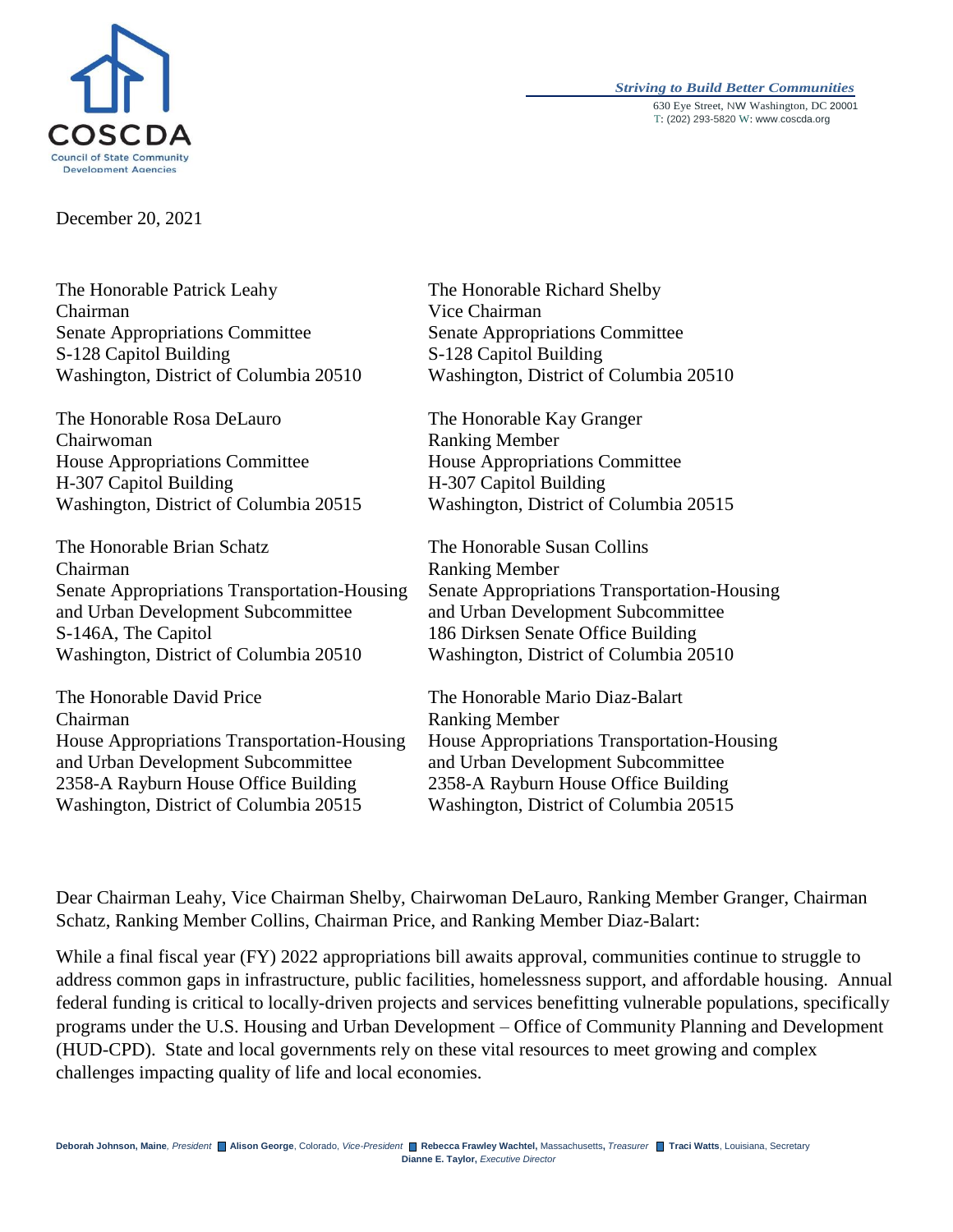The Council of State Community Development Agencies (COSCDA) recognizes that a host of issues limit communities from achieving their potential including lack of capacity and resources. Following the Senate Appropriations Committee's release of FY2022 bill text on October 19, we encourage consideration of the following recommendations for the final FY2022 Transportation-HUD (THUD) appropriations legislation.

# **Program Offices** (Senate FY22 Bill: \$147.8m; House FY22 Bill: \$142.3m; HUD Budget: \$146.6m)

We urge increased funding for salaries and expenses (S&E) under Program Offices for CPD. HUD's budget request includes \$146.6 million for S&E under CPD which is expected to add another 110 FTEs above current staff levels<sup>1</sup>. Due to past and current staff reductions at HUD offices and expected losses in personnel moving forward<sup>2</sup>, HUD administrative support will be diminished significantly. Without substantial reinforcement of staffing and related support, agency activities under CPD will be strained to handle even basic actions. Additional capacity will be necessary to ensure HUD management can be appropriately supported, especially through recent funding provided to HUD through COVID-related appropriations. **The proposed Senate appropriations level of \$147.8 million for S&E is encouraged.**

**Community Development Fund** (Formula grants - Senate FY22 Bill: \$3.55B; House FY22 Bill: \$3.753B; HUD Budget: \$3.8B; COSCDA request: \$4.2B)

The Community Development Fund which supports the Community Development Block Grant program (CDBG) provides critical resources to state and local governments to address various project and service needs. CDBG has an extensive record of promoting impactful actions benefitting low and moderate-income populations. Additionally, the program's wide range of eligible activities allows jurisdictions to use resources responsive to their unique needs and priorities.

Although the program has a successful record of supporting communities, inadequate program resources have severely limited state and local efforts to address growing public needs. Program funding has significantly declined from the program's highest annual allocation of \$4.48 billion in FY1995<sup>3</sup>. As highlighted in the CDBG Coalition's latest report<sup>4</sup>, reduced funding in annual appropriations has seriously affected grantee ability to address gaps in infrastructure, housing, public services, and economic development among other needs. Further, the number of grantees continues to increase which reduces the amount of available funding to each individual recipient; the total number of states and localities receiving direct allocations under CDBG is currently 1,236.

**We encourage the committee to provide \$4.2 billion for CDBG in FY2022.** The request aligns with the program's last authorized level of \$4.168 billion in FY1994<sup>5</sup>. Additional funding will promote further development opportunities aiding targeted populations and distressed communities.

 $\overline{\phantom{a}}$  $1$  U.S. Department of Housing and Urban Development, Program Offices Salaries and Expenses, Office of Community Planning and Development, May 28, 2021: [https://www.hud.gov/sites/dfiles/CFO/documents/48\\_2022CJ-SE-CPD.pdf.](https://www.hud.gov/sites/dfiles/CFO/documents/48_2022CJ-SE-CPD.pdf)

<sup>&</sup>lt;sup>2</sup> HUD Office of Inspector General, Top Management Challenges Facing the U.S. Department of Housing and Urban Development, November 25, 2020: [https://www.hudoig.gov/sites/default/files/2020-12/TMC%202021.pdf.](https://www.hudoig.gov/sites/default/files/2020-12/TMC%202021.pdf)

<sup>&</sup>lt;sup>3</sup> Congressional Research Service, Community Development Block Grants: Recent Funding History, February 6, 2014: [https://crsreports.congress.gov/product/pdf/R/R43394.](https://crsreports.congress.gov/product/pdf/R/R43394)

<sup>4</sup> Community Development Block Grant Coalition, CDBG Impact and Funding Need, July 2019: [https://coscda.org/wp](https://coscda.org/wp-content/uploads/2021/05/CDBG-Report-72019FINAL.pdf)[content/uploads/2021/05/CDBG-Report-72019FINAL.pdf.](https://coscda.org/wp-content/uploads/2021/05/CDBG-Report-72019FINAL.pdf)

<sup>&</sup>lt;sup>5</sup> Congress.Gov. Public Law 102-550 (enacted on October 28, 1992): [https://www.congress.gov/102/statute/STATUTE-106/STATUTE-](https://www.congress.gov/102/statute/STATUTE-106/STATUTE-106-Pg3672.pdf)[106-Pg3672.pdf.](https://www.congress.gov/102/statute/STATUTE-106/STATUTE-106-Pg3672.pdf)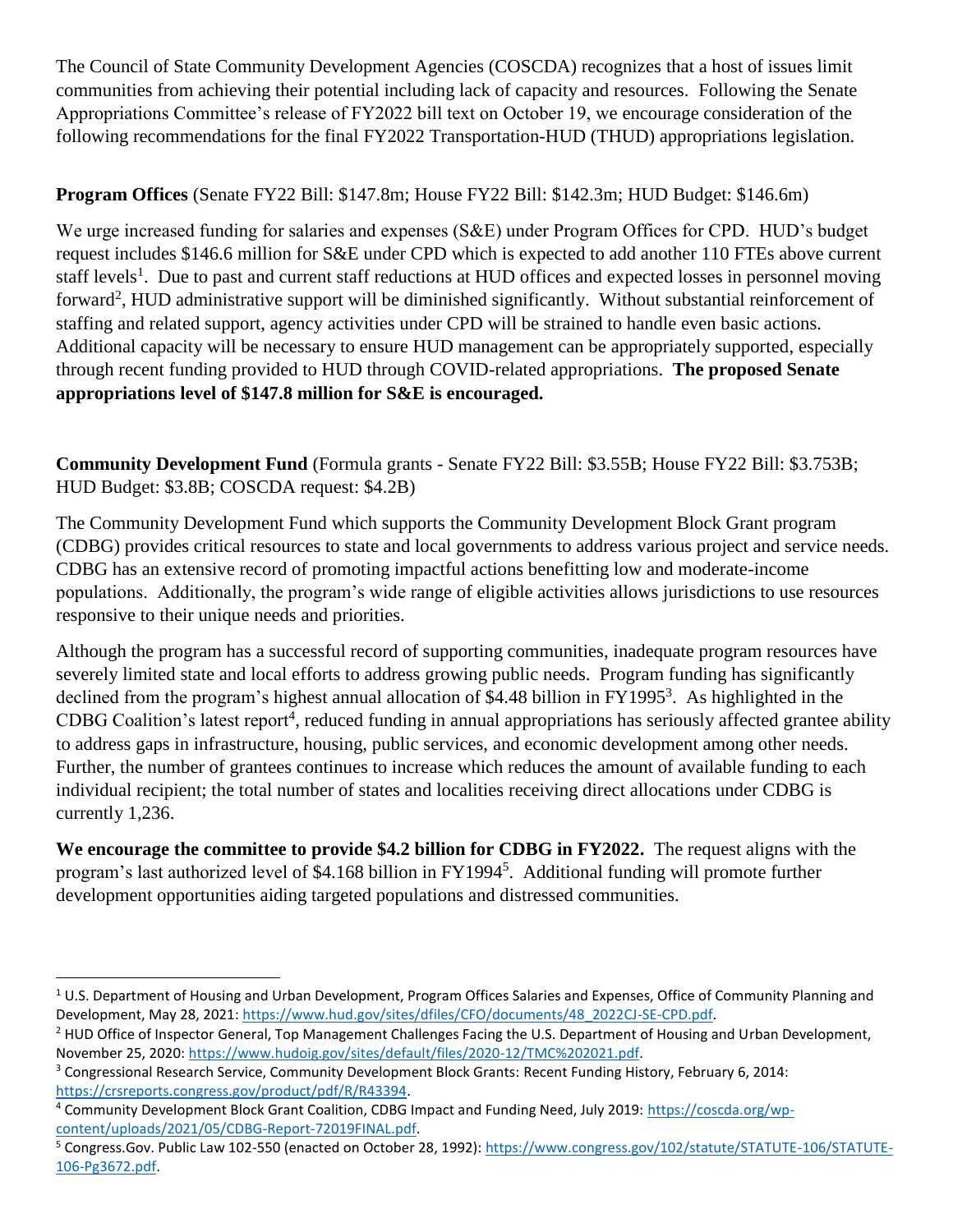Further, we ask that states be allowed to use a higher share of existing funds to carry out administrative functions and technical assistance. Per statute (42 U.S.C. 5306(d)(6)), states are limited to 3% of grant funds for administrative and technical assistance. Additionally, state CDBG administrators must match every dollar for administration beyond the initial \$100,000 in administrative expenses (42 U.S.C. 5306(d)(3)(A)). States not only experience undue burden to handle administrative and support duties with the miniscule grant resources available for administration but also must produce match funds for the majority of their administrative costs. For program oversight and assistance to multiple sub-grantees, states work with little available funding while having to use more of their resources to support these activities.

# **COSCDA recommends the administrative cap for states be lifted from 3% to 5% and the threshold on administrative match be removed or at minimum increased to \$500,000 from the current \$100,000 level.**

The following legislative text is suggested:

## Community Development Fund

*Provided further, up to 5% of funds shall be available to states for administrative and technical assistance activities per Section 106(d)(6) of the Act (42 U.S.C. 5306(d)(6)); Provided further, match requirements under Section 106(d)(3)(A) of the Act shall not apply (42 U.S.C. 5306(d)(3)(A)).*

## Proposed set aside funding in CDBG

l

Targeted funding to historically underserved places (HUD Budget: \$295m)

HUD has requested \$295 million for targeting resources to "revitalization of deteriorating or deteriorated neighborhoods and places with the greatest need.<sup>6</sup>" The amount reflects the overall recommended increase of program funding from FY2021 (\$295 million). The resources are intended to support additional investments in communities of color and low-income neighborhoods.

COSCDA recognizes the impact of federal assistance in areas facing socio-economic challenges including high poverty rates, low educational attainment, and high unemployment. As CDBG administrators serve a wide array of places, conditions are recognized limiting underserved people and communities. CDBG's flexibility in using funds for varying communities and neighborhoods cannot be overstated, and it allows investments to be dedicated for maximum benefit to the project or service area. In targeting program funds, states and localities attempt to drive federal investments to areas of greatest need.

The lack of resources over many years though has limited CDBG's success in serving more people and places. Increased attention is needed to communities crippled by intergenerational poverty and less capital. Any additional funding through the CDBG formula will better serve people and communities targeted by HUD's proposal. With few details on how the set-aside will be directed, including eligible areas, it is unclear that targeted funding will meet the intent of the directive. Instead, this funding amount may prove too restrictive and burdensome for many states or communities to administer. **We urge funding including any increases to remain dedicated to the formula program; additional funding to the formula program will certainly accomplish HUD's goal of directing more federal assistance to underserved areas.**

**HOME Investment Partnerships** (Senate FY22 Bill: \$1.45B; House FY22: \$1.85B; HUD Budget: \$1.85B; COSCDA FY22 Request: \$1.9B)

The HOME Investment Partnerships Program (HOME) dedicates federal funding to advance housing opportunities for low-income households. Similar to CDBG, HOME directs resources to state and local governments promoting housing development and preservation. Additionally, funds can be provided to meet

<sup>6</sup> U.S. Department of Housing and Urban Development, FY2022 Congressional Justification, Community Development Fund: [https://www.hud.gov/sites/dfiles/CFO/documents/18\\_2022CJ-CommunityDevelopmentFund.pdf.](https://www.hud.gov/sites/dfiles/CFO/documents/18_2022CJ-CommunityDevelopmentFund.pdf)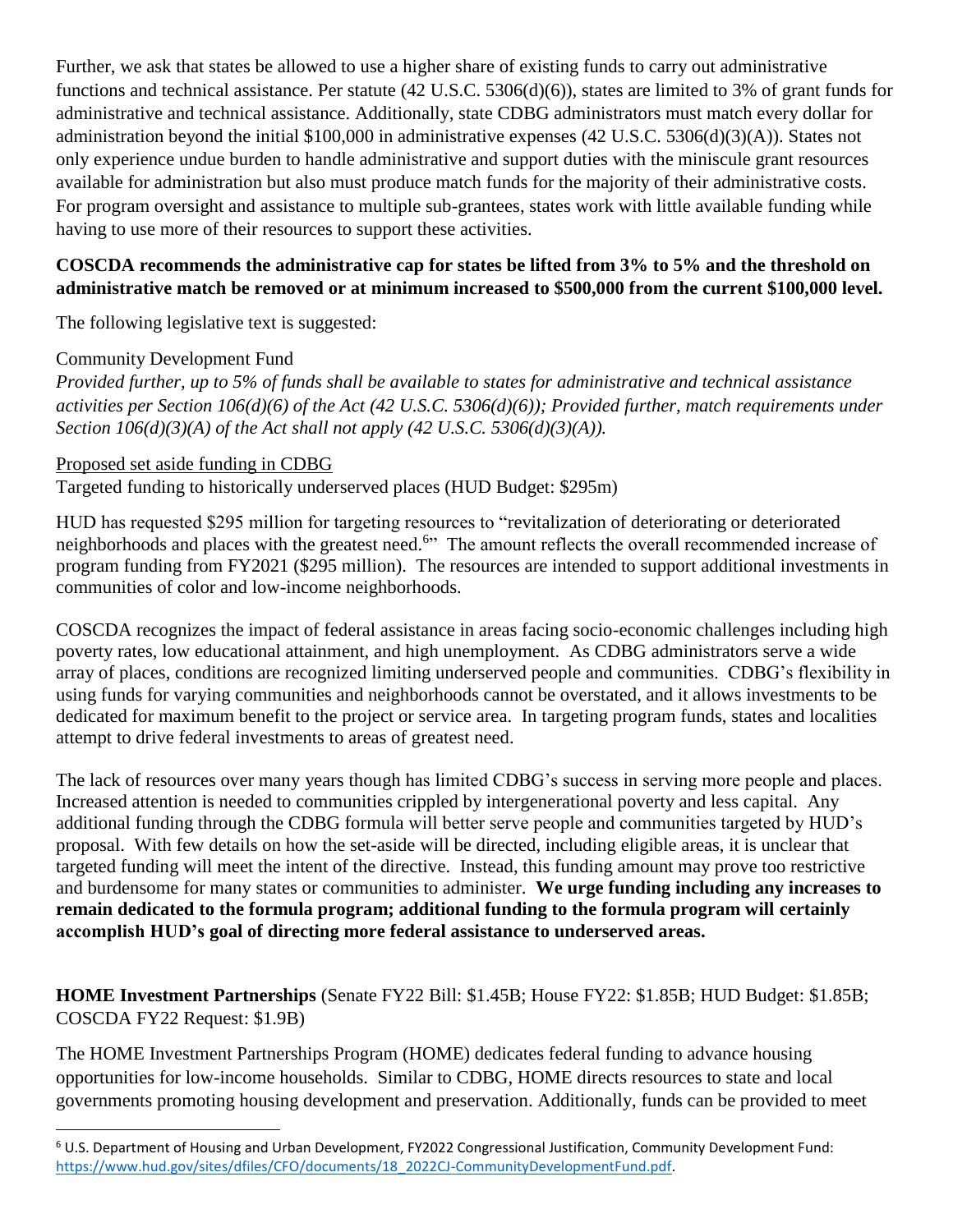housing assistance needs of renters and homeowners. The program's host of eligible activities makes it adaptable to specific circumstances in housing access.

HOME offers key support to state and local engagement on affordable housing. As of October 2021, the program has supported 1.343 million units leveraging \$162.7 billion in other public and private investment; every dollar of HOME leverages another \$4.58 in other funding<sup>7</sup>. HOME is oftentimes matched with other federal sources including the Low-Income Housing Tax Credit (LIHTC).

Declining funds over many years has limited HOME's impact in affordable housing. The program was cut nearly in half in FY2011 and in preceding years has remained at either level funding or received nominal increases. HOME was level-funded in FY2021 at \$1.35 billion; currently, the program is 25% less than its  $FY2010$  level of \$1.8 billion<sup>8</sup>.

Our nation faces an unprecedented housing shortage with the lack of units driving up housing costs beyond reach for many households especially low-income families<sup>9</sup>. Coupled with rising construction costs, housing development has slowed and affordable housing is an afterthought in many parts of the country. Housing supply dropped to a critically-low level in September 2020 with an estimated 3.5 months of housing supply being reported; this improved to 6.3 months as of June 2021 however is still insufficient to meet demand<sup>10</sup>. HOME can be a part of the solution however the program needs to be reinvigorated through the annual appropriations process.

**We recommend \$1.9 billion for HOME in FY2022 through formula allocation**. Additional funding will promote state and local efforts on affordable housing at a time when safe, quality housing has never been more out of reach to many Americans. Further resources for HOME not only connects people to housing opportunities, but also helps to create and sustain jobs, promote health, and reinvest in neighborhoods experiencing neglect and loss in capital. Housing development remains crucial to better communities and economic competitiveness; HOME is clearly a part of addressing this leading national challenge.

In addition to funds available under the formula allocation, we request increased resources available for administrative expenses. Several issues continue to inhibit program management including budgetary constraints posed by the effects of COVID-19, staffing shortages at the state and local levels to direct HOME funds, and overall capacity limitations of sub-recipients to accommodate housing development. **COSCDA asks for an increase to the administrative amount available to grantees from 10 to 15%.**

The following legislative text is suggested:

# HOME Investment Partnerships Program

*Provided, of this amount, up to 15% shall be made available for administrative expenses under Title II of the Act (42 U.S.C. 12742).*

Further, we recommend retaining directives proposed in both the House and Senate bills to remove the 24 month commitment deadline on HOME funds and suspension on recapturing unused funds by a grantee designated to community housing development organizations (CHDOs).

 $\overline{\phantom{a}}$  $7$  U.S. Department of Housing and Urban Development, Office of Community Planning and Development, HOME – National Production Report, October 31, 2021: [https://files.hudexchange.info/reports/published/HOME\\_Prod\\_Natl\\_20211031.pdf.](https://files.hudexchange.info/reports/published/HOME_Prod_Natl_20211031.pdf)  <sup>8</sup> Congressional Research Service, An Overview of the HOME Investment Partnerships Program, January 4, 2021:

[https://crsreports.congress.gov/product/pdf/R/R40118.](https://crsreports.congress.gov/product/pdf/R/R40118)

<sup>9</sup> Public Broadcasting Service, Houses are Getting Scooped Up Before They're Listed. It's Shutting People Out of Homeownership, August 10, 2021[: https://www.pbs.org/newshour/economy/houses-are-getting-scooped-up-before-theyre-listed-its-shutting](https://www.pbs.org/newshour/economy/houses-are-getting-scooped-up-before-theyre-listed-its-shutting-people-out-of-homeownership)[people-out-of-homeownership.](https://www.pbs.org/newshour/economy/houses-are-getting-scooped-up-before-theyre-listed-its-shutting-people-out-of-homeownership)

 $10$  Federal Reserve Bank of St. Louis, Monthly Supply of Houses in the U.S., accessed on August 11, 2021: [https://fred.stlouisfed.org/series/MSACSR.](https://fred.stlouisfed.org/series/MSACSR)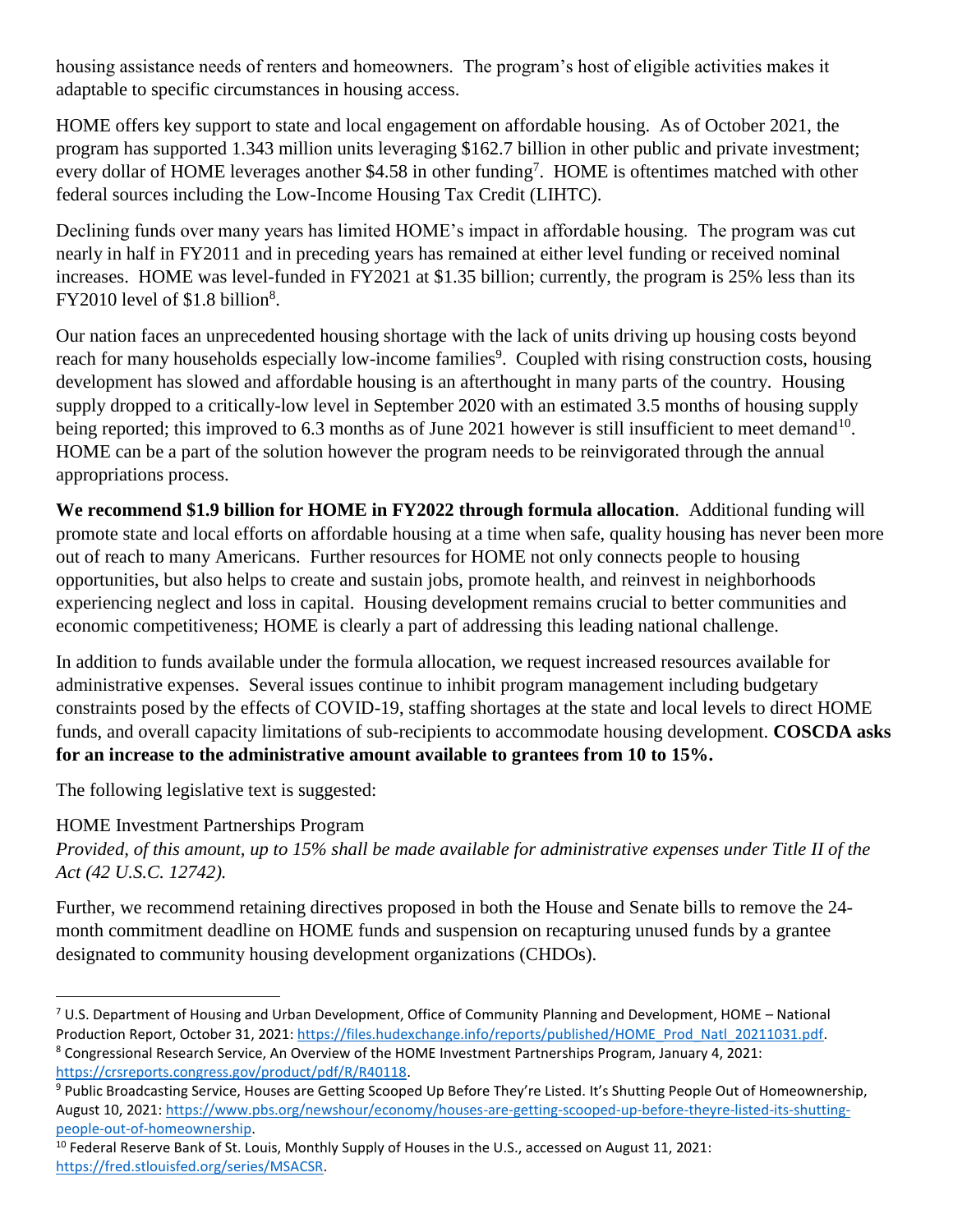## Set-Aside Funding FirstHOME Down Payment Assistance (House FY22:\$50m, HUD Budget: \$100m)

As a part of the HUD FY2022 budget, the agency requests \$100 million in set-aside funding to establish a homebuyer down payment assistance program. Targeting first generation first-time homebuyers, the initiative is well-intended in directing assistance to facilitate home purchasing. Homeownership is an important contributor to financial stability and wealth-building.

Currently, the housing market is experiencing unprecedented circumstances limiting available housing and accelerating costs to both rent and buy homes. Fewer units, contractor and labor shortages, and increased material prices have contributed to higher costs and prevented further housing development. Much of the predicament will take time to sort out however without additional housing units, prices will remain high and housing unattainable to many households especially populations targeted through HOME.

Due to the ongoing shortage of units and rising housing costs, production is priority to ensuring expanded housing opportunity. HOME is a critical tool to promote more units for low-income households. The program's flexibility remains key to this mission as states and localities target HOME to meet housing needs specific to their respective jurisdictions. Down payment assistance is eligible under the program and many grantees include this among their HOME-funded activities. However, the biggest barrier to homebuyers is the severe lack of available housing. **We recommend funding for HOME continue through the formula process supporting housing development, preservation, and related actions responsive to the current housing crisis**.

**Homeless Assistance Grants** (Senate FY22 Bill: \$3.26B; House FY22: \$3.42B; HUD Budget Request: \$3.5B; COSCDA Request: \$3.5B)

Funding provided to Homeless Assistance Grants (HAGs) supports comprehensive response to aid persons experiencing homelessness. Assistance funds many projects and activities including permanent supportive housing, data systems, emergency shelters, rapid rehousing, and transitional housing. As homelessness and housing instability rises, resources are critical to facilitating state and local response.

**We encourage the committee to fund no less than \$3.5 billion to Homeless Assistance Grants in FY2022**. Among this amount, we urge increased funding to the Emergency Solutions Grants (ESG) program. The HEARTH Act allows up to 20% of HAG funding to be directed to ESG however program funding has never reached this level. Dedicated resources are necessary to sustain capacity in homeless engagement, expand shelter operations, and reinforce supportive services. Until market conditions change and housing supply increases, limited units will be available to provide sufficient housing for persons experiencing homelessness. In the meantime, emergency shelters will be frequently relied upon for transitional housing. **We urge consideration to direct 20% of HAGs to ESG**; if HAGs receive the recommended \$3.5 billion, this would equal \$700 million.

Alongside increased funding to HAGs and ESG, further administrative resources are needed to carry out program management and oversight. Homelessness programs have experienced declining personnel and lack of service providers in homeless response networks for some time. Additionally, COVID-19 has shifted emphasis in homelessness assistance to short-term diversion and related actions to protect client health. As the world moves way from pandemic response to recovery, homelessness networks face understaffed facilities and limited capacity across supportive services. Shelter operations and client intake services cannot be maintained or rejuvenated without dedicated funding. **We request allowance of up to 10% for ESG administration.**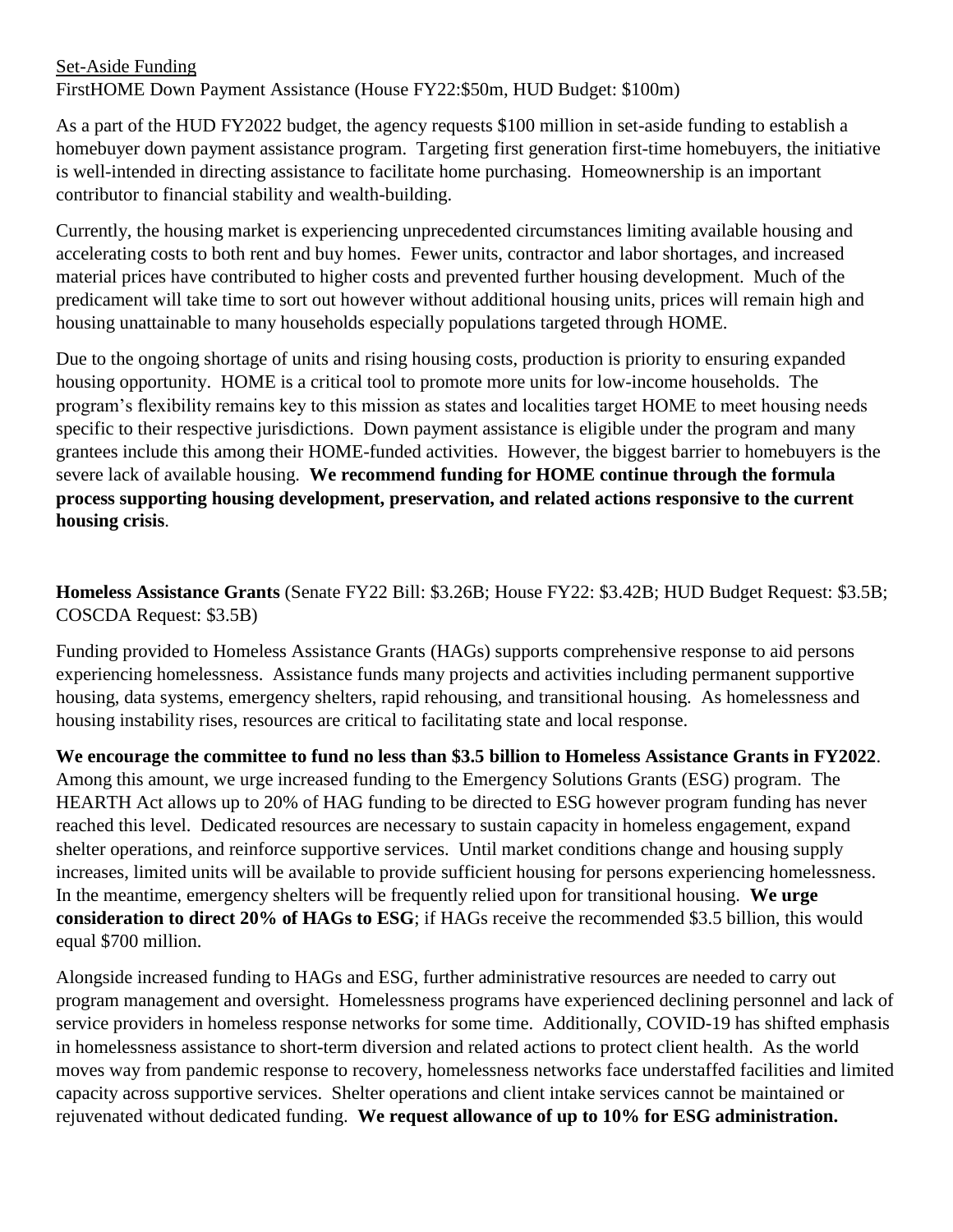Within ESG administration, data management is increasingly important to aiding clients and ensuring reporting requirements are maintained. HUD and ESG administrators use the Homeless Management Information System (HMIS) for data input and collection. Grantees experience considerable administrative duties involved with HMIS as dedicated staff and training are necessary to handle data-related responsibilities. ESG funding provided through the CARES Act (ESG-CV) afforded grantees the ability to use a portion of their administrative costs for HMIS. As a result, grantees were able to better support HMIS duties through contracted services, dedicated training, and related functions. **We recommend up to 10% of administrative funds be reserved for carrying out duties involved with HMIS at the grantee's discretion**.

The following is suggested legislative text:

#### Homeless Assistance Grants

*\$700,000,000 shall be for the Emergency Solutions Grants program authorized under subtitle 15 of such title IV (42 U.S.C. 11371 et seq.); Provided further, up to 10% of funds shall be available for administrative expenses under subtitle B of such title IV (42 U.S.C. 11378) and up to ten percent of these funds shall be made available for administration of the Homeless Management Information System (HMIS).*

Further, HUD deadlines are looming for state and local ESG providers to expend CV resources as well. Due to the extraneous circumstances around homelessness assistance, ESG-CV has been significantly impeded in pandemic response and recovery. COSCDA will formally request suspension of the March 2022 deadline for grantees to expend 80% of CV funding; an additional request will be made to provide a one-year extension for grantees to expend all CV funds by September 2023.

### **Further Recommendations**

#### Technology Improvements

Information management at CPD relies on separate systems, Integrated Disbursement and Information System (IDIS) and Disaster Recovery Grant Reporting (DRGR). Reporting through IDIS and DRGR promotes transparency and accountability of CPD resources. Issues have lingered with these systems though preventing grantees from interfacing their respective systems with HUD-supported software of IDIS and DRGR. Other challenges exist in risk analysis, geocoding, and urban county qualifications in CDBG. Minor improvements have been completed in recent years through HUD's information technology (IT) maintenance budget. The minimal upgrades have proven insufficient however and significant improvements are necessary to ensure technology is responsive to CPD and stakeholders. **We urge dedicated resources to CPD's IT budget within the Development and Enhancement Fund to adequately update IDIS and DRGR**.

### Labor and Section 3 Assessments

Compliance with HUD regulations proves burdensome in many aspects of CPD program administration. Regulations in fair housing, discrimination, labor, and environment are necessary and important in project development. Program stakeholders – sub-grantees, contractors, and related entities – report challenges in meeting regulatory compliance, particularly in regards to labor standards. Activities and reporting requirements under Davis Bacon and Section 3 can be challenging to complete especially for communities and contractors with limited capacity and resources. Grantees have experienced fewer bids to CPD-supported projects; contractor feedback points to challenges in meeting labor standards. The situation has proven very difficult to overcome with some communities even receiving no bids on HUD-sponsored developments.

**We request support from the committee to review current regulations involved in HUD programs related to labor standards and Section 3**. Recommendations would be welcomed as well on reducing time and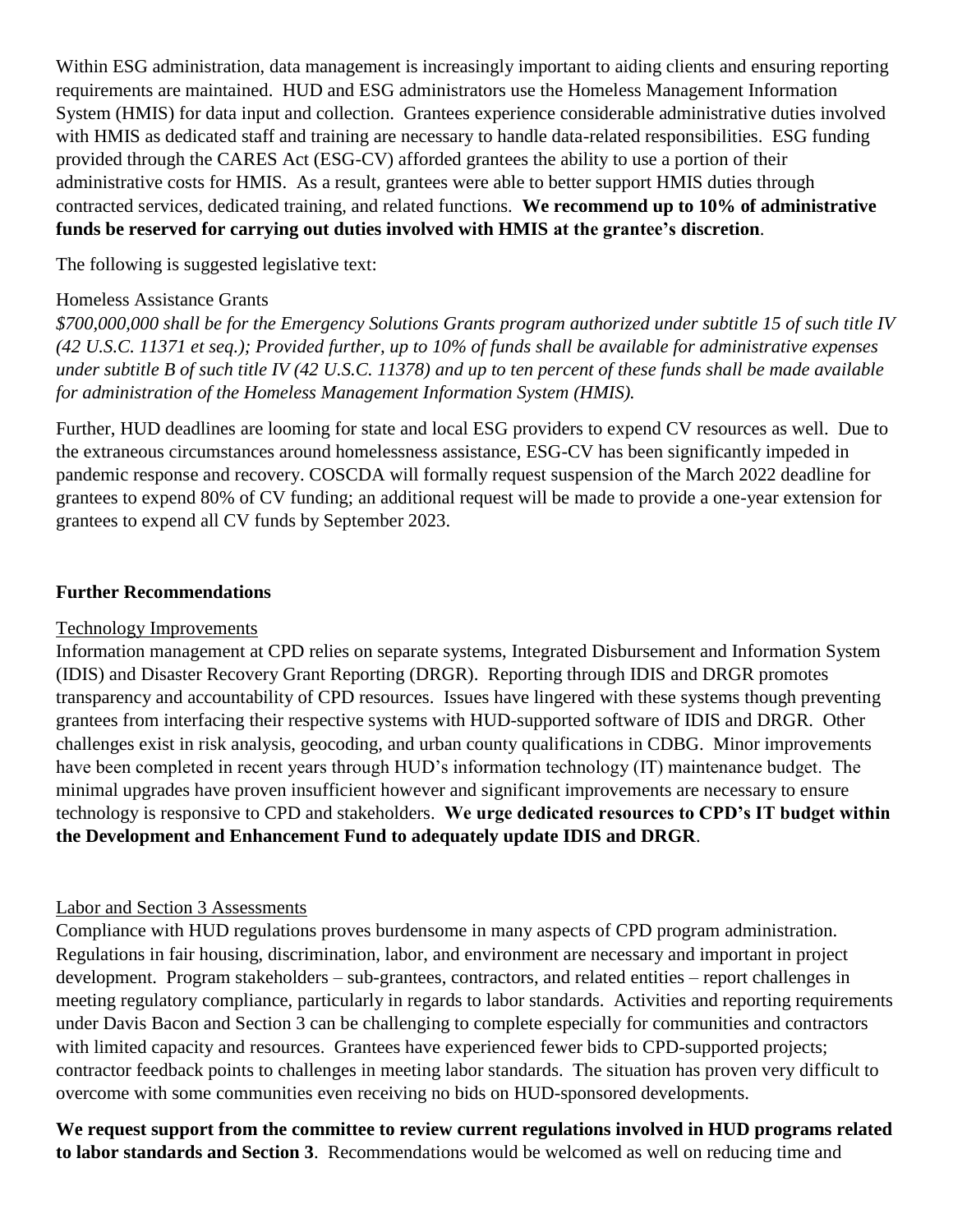resources involved in regulatory compliance. Grantees and additional stakeholders to HUD programs can be better supported through renewed approaches which promote more efficient processes. This is an ideal time for an assessment considering a new rule on Davis Bacon is expected to be published in late  $2021^{1112}$  as well as recent issuance of a revised Section  $3$  rule<sup>13</sup>.

The following report language is recommended:

Examination of labor standards and Section 3 on program administration and project development - *Federal labor standards are intended to ensure prevailing wages are met in federally-funded projects. Similarly, HUD applies Section 3 to encourage employment opportunities for low-income residents residing in proximity of agency-supported projects. HUD program administrators have reported increased challenges in carrying out requirements under Davis Bacon Act as well as reporting for Section 3. In anticipation of a new rule from the U.S. Department of Labor as well as a recently-updated Section 3 rule, renewed attention is warranted on implementation of both policies and their impact on program administration and projects. The Committee directs HUD to report to the House and Senate Appropriations committees, within 180 days of enactment of this act, on existing barriers in grant administration and project development including contractor engagement, and actions which the Department can take to support streamlined processes and reduced costs associated with implementing both policies.* 

# Coordination of federal resources

 $\overline{a}$ 

While HUD-CPD programs provide specific resources to states and localities, other programs exist in federal government with similar investment priorities. Affordable housing development, utility upgrades, and business assistance are examples of supported activities funded by multiple agencies. Even with overlapping missions, requirements are frequently different for each program. Varying rules of each program prove challenging to project stakeholders in implementing federal funds.

**We ask for an examination of CPD programs compared to other federal resources to address infrastructure, housing, disaster response and recovery, and other related needs.** Primary agencies for consideration include USDA-RD, EPA SRLF, Treasury Low-Income Housing Tax Credit, and Health and Human Services supportive services programs. Review of Treasury resources provided through recent emergency supplemental funding would also be meaningful to better understand how resources are being directed. Ultimately, this review would help to assess how CPD programs can better adapt policies and procedures aligned with other federal programs, facilitating streamlined administration and combining resources in a more effective way to support project development.

# Remove expenditure deadline for 2013 disaster recovery funding

In response to several natural disaster events from 2011 to 2013, Congress approved supplemental funding under Public Law 113-2 enacted on January 29, 2013. Federal resources were necessary following the devastating impact of Hurricane Sandy as well as flooding and wildfires throughout the country. When Congress approved funding under PL 113-2, a deadline was installed which allowed funds to be expended until

- $12$  Reuters, DOL rules will focus on tipped worker pay, Davis Bacon updates (June 14, 2021):
- [https://www.reuters.com/legal/transactional/dol-rules-will-focus-tipped-worker-pay-davis-bacon-updates-2021-06-14/.](https://www.reuters.com/legal/transactional/dol-rules-will-focus-tipped-worker-pay-davis-bacon-updates-2021-06-14/) <sup>13</sup> U.S. Department of Housing and Urban Development, Section 3 Final Rule (issued on August 24, 2021): [https://www.hud.gov/sites/dfiles/OCHCO/documents/2021-09cpdn.pdf.](https://www.hud.gov/sites/dfiles/OCHCO/documents/2021-09cpdn.pdf)

<sup>&</sup>lt;sup>11</sup> Office of Management and Budget, Modernizing the Davis-Bacon and Related Acts Regulations, Notice of Proposed Rulemaking: [https://www.reginfo.gov/public/do/eAgendaViewRule?pubId=202104&RIN=1235-AA40.](https://www.reginfo.gov/public/do/eAgendaViewRule?pubId=202104&RIN=1235-AA40)